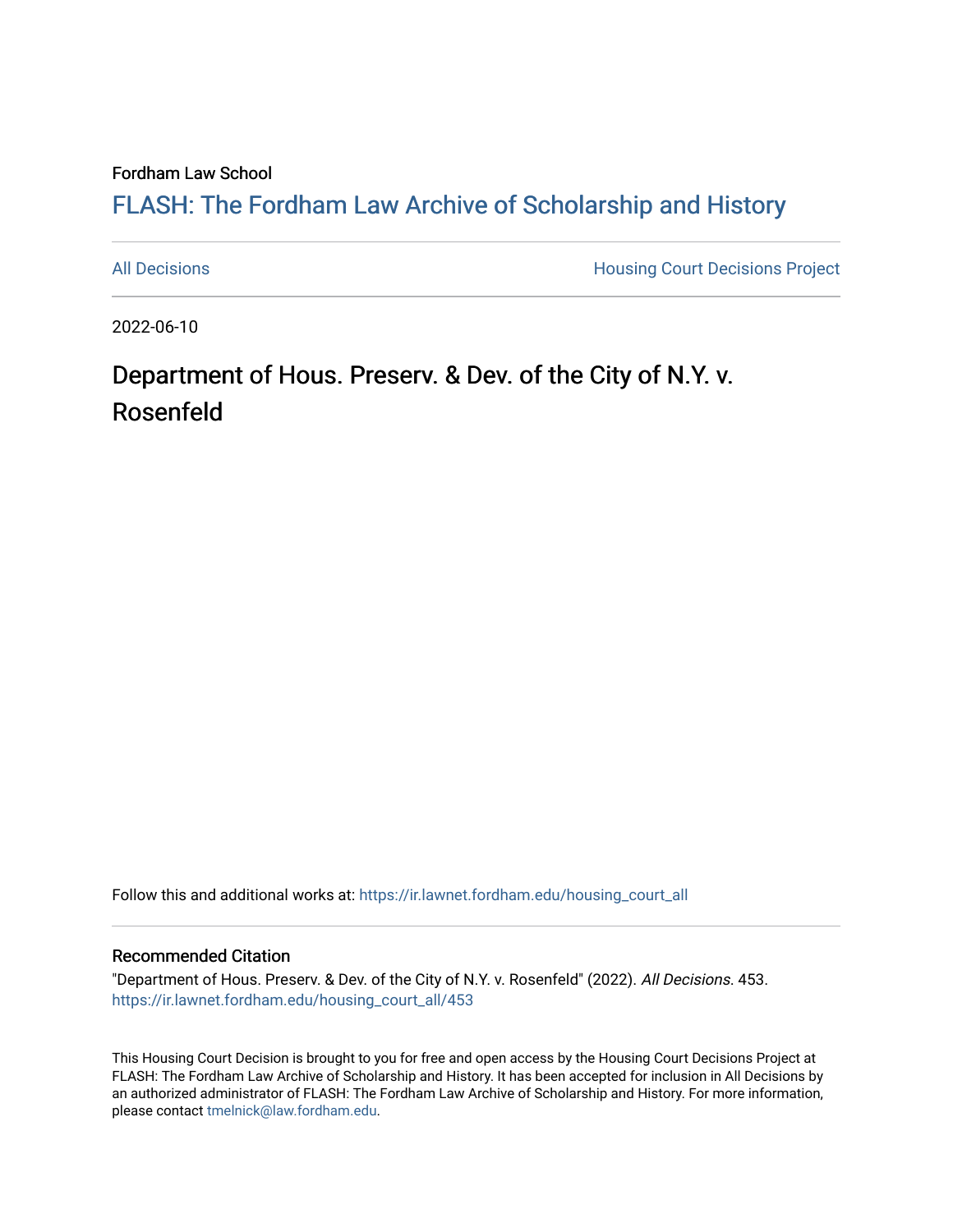[\*1]

Department of Hous. Preserv. & Dev. of the City of N.Y. v Rosenfeld 2022 NY Slip Op 50480(U) Decided on June 10, 2022 Civil Court Of The City Of New York, Kings County Stoller, J. Published by New York State Law Reporting Bureau pursuant to Judiciary Law § 431. This opinion is uncorrected and will not be published in the printed Official Reports.

Decided on June 10, 2022

Civil Court of the City of New York, Kings County

### Department of Housing Preservation and Development of the City of New York, Petitioner,

against

## J Rosenfeld, JUDA ROSENFELD, and EAST 95 REALTY LLC, Respondent.

Index No. 300953/2021

For Petitioner: Michael Paul Gdanski

For Respondent: Scott Gross

Jack Stoller, J.

Recitation, as required by CPLR §2219(a), of the papers considered in the review of this motion:

Pages numbered Notice of Motion and Supplemental Affirmation Annexed 1, 2 Affirmation and Affidavit In Opposition 3, 4 Affirmation In Reply 5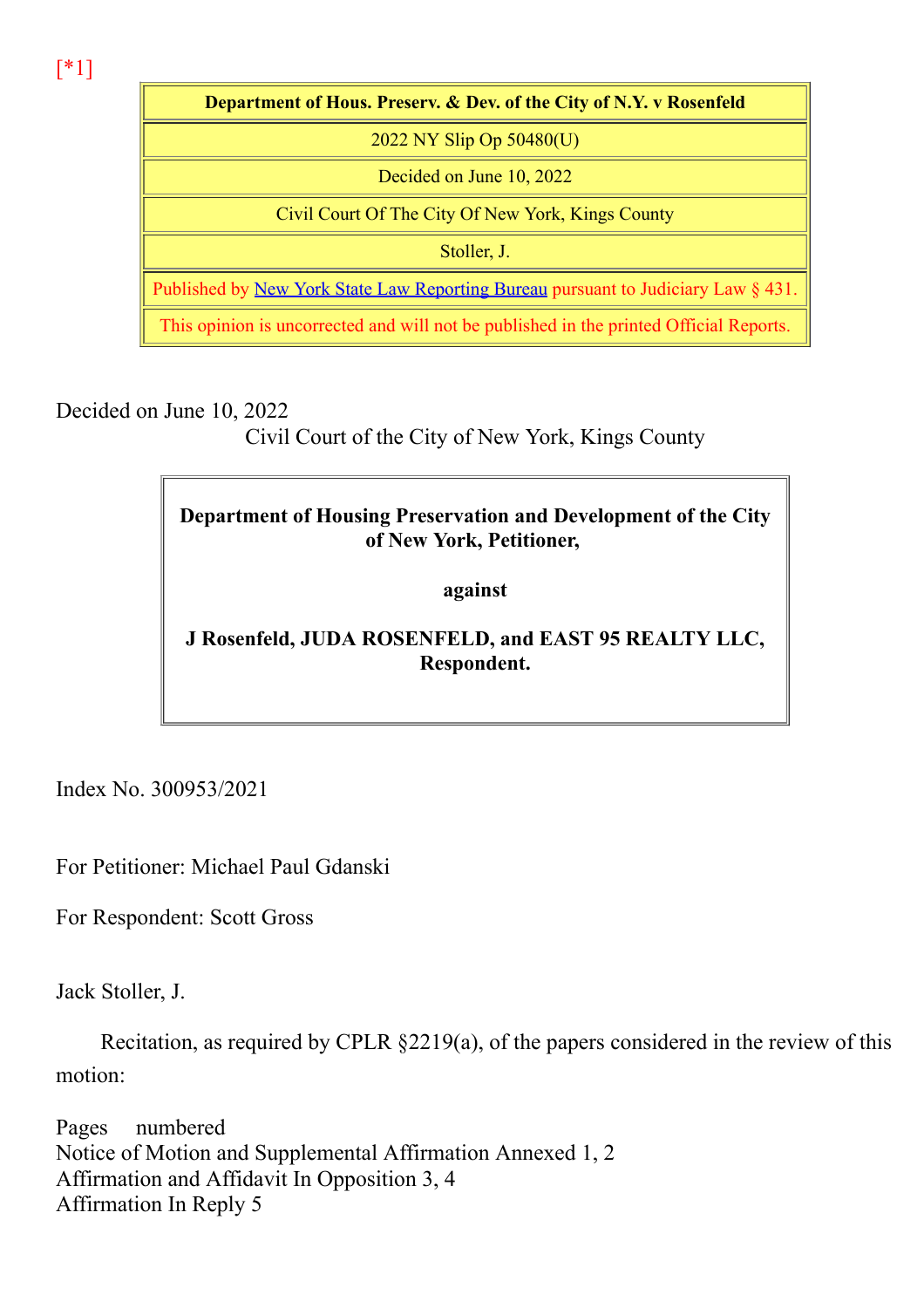Upon the foregoing papers, the Decision and Order on this motion are as follows:

The Department of Housing Preservation and Development of the City of New York ("HPD"), the petitioner in this proceeding, commenced this proceeding against J Rosenfeld, Juda Rosenfeld, and East 95th Realty LLC, the respondents in this proceeding ("Respondents"), seeking an order to correct and civil penalties with regard to violations of the New York City Housing Maintenance Code at 1008 Winthrop Street, Brooklyn, New York ("the subject premises"). The parties signed off on an order directing that Respondents correct violations at the subject premises ("the Consent Order"). HPD now moves for an order awarding it civil penalties against Respondents and to join another party as a respondent to this proceeding.

On December 2, 2021, both parties signed off on the Consent Order that directed Respondents to, inter alia, provide hot water to the subject premises. On default, the Consent Order provided that HPD "may seek additional civil penalties ." HPD alleges that Respondent has defaulted in the order, evidenced by HPD's placement of three violations. One of the violations, placed on January 12, 2022, is for an inadequate supply of cold water.

The Court construes a consent order to correct in the same way as a binding stipulation  $\lceil *2 \rceil$ that a party enters into instead of taking the risk of an adverse outcome at trial. HPD v. Maccarone, N.Y.L.J., May 25, 2003 at 19:3 (App. Term 2nd and 11th Depts.). As a stipulation is a contract, *Matter of Banos v. Rhea*,  $25$  NY3d  $266$ ,  $276$  (2015), the Court construes the consent order according to the canons of contractual construction. "Inclusio unius est exclusio alterius," a canon of contractual construction, Two Guys from Harrison-N.Y. v. S.F.R. Realty Assocs., 63 NY2d 396, 404 (1984), provides that a specific provision that only applies to a particular circumstance implies the intended exclusion of that provision from other circumstances. 2626 Bway LLC v. Broadway Metro Assocs., LP, 85 AD3d 456, 457 (1st Dept. 2011). As the Consent Order provides for additional penalties for hot water violations and not cold water violations, HPD does not state a cause for additional penalties for cold water violations.<sup>[FN1]</sup> Accordingly, the Court will deny so much of HPD's motion as seeks additional penalties for the cold water violation.

On January 12, 2022, HPD placed a "C" violation for inadequate hot water in apartment 2C of the subject premises and on February 7, 2022, HPD placed a "C" violation for inadequate hot water in apartment B8 of the subject premises ("the Hot Water Violations"). HPD's placement of violations gives rise to a presumption that the condition existed. MDL §328(3). As a prima facie matter, then, HPD states cause to impose additional civil penalties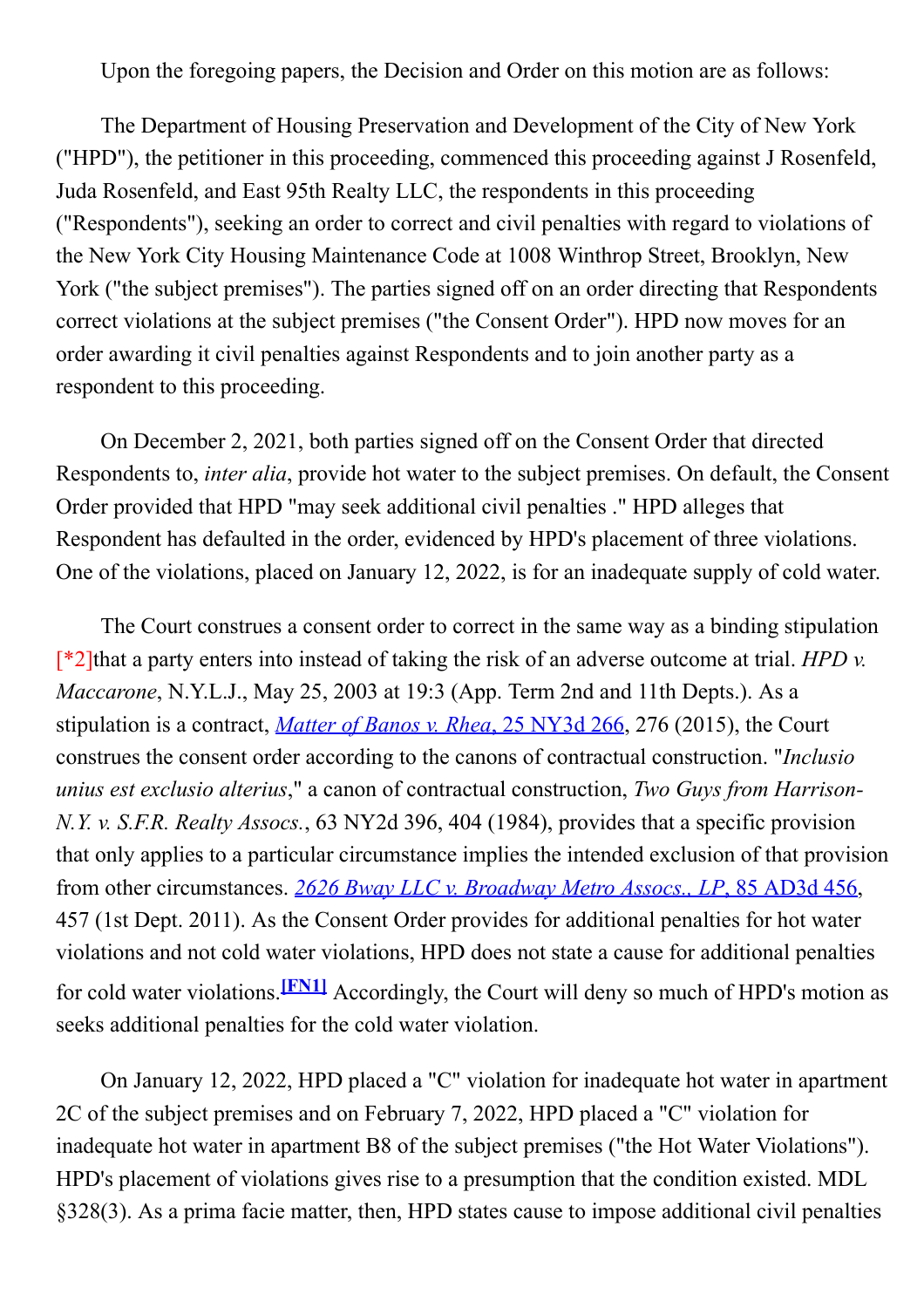on Respondents for the Hot Water Violations, in particular enhanced penalties that apply to hot-water violations recurring in two consecutive calendar years pursuant to N.Y.C. Admin. Code  $\S27-2115(k)(1)(i)$  ("Enhanced Penalties").

In opposition, Respondents showed a form that HPD generated that informed Respondents to correct the violation from January 12, 2022 on or before January 20, 2022. Respondents' property manager ("the Property Manager") averred in opposition that there was a water leak on January 12, 2022 that forced him to interrupt the boiler and that Respondents corrected the violation that day. Respondents supported this averment with a contemporaneous invoice from a contractor. The Property Manager averred that he waited six days to certify to HPD that Respondents corrected the violation because he wanted to make sure that the underlying leak did not recur. HPD has since removed the violation from its database.

Respondents argue, in essence, that HPD's form with a date of January 20, 2022 estops HPD from seeking civil penalties for any condition that Respondents corrected before January 20, 2022. However, notices of violation, while requiring immediate correction of conditions, can still give owners ten days to certify, Dep't of Hous., Pres. & Dev. v. France, 63 Misc 3d 792, 794 (Civ. Ct. Bronx Co. 2019), which satisfies the notice as required by the hot water provisions of the New York City Housing Maintenance Code. Dep't of Hous., Pres. & Dev. v. [\*3]France, 73 Misc 3d 132(A)(App. Term 1st Dept. 2021).[FN2]

Moreover, a party claiming estoppel bears the burden of proving, *inter alia*, that they changed their position to their injury in reliance on the representation of another. *Overbay*, LLC v. Berkman, Henoch, Peterson, Peddy & Fenchel, P.C., 185 AD3d 707, 709-10 (2nd Dept. 2020), *Fundamental Portfolio Advisors, Inc. v. Tocqueville Asset Mgmt., L.P.*, 22 AD3d 204, 211 (1st Dept. 2005). Respondents represent that they corrected the violation the same day that the problem occurred. To the extent that Respondents may argue that they waited to certify to HPD that they corrected the violation in reliance on the notice from HPD, that wait would not adversely affect their defense to civil penalties, as proof of prompt and diligent efforts to correct the conditions is a defense to Enhanced Penalties, N.Y.C. Admin. Code §27  $2115(k)(3)(v)$ , and an owner only incurs liability for penalties until "the date the violation is corrected ." N.Y.C. Admin. Code  $\S27-2115(k)(1)(i)$ . Respondents therefore cannot show that they changed their position to their detriment in reliance on HPD's form.

Furthermore, the kind of equitable estoppel that Respondents argue applies is not a defense to civil penalties as provided in the statute, N.Y.C. Admin. Code  $\S27-2115(k)(3)$  and,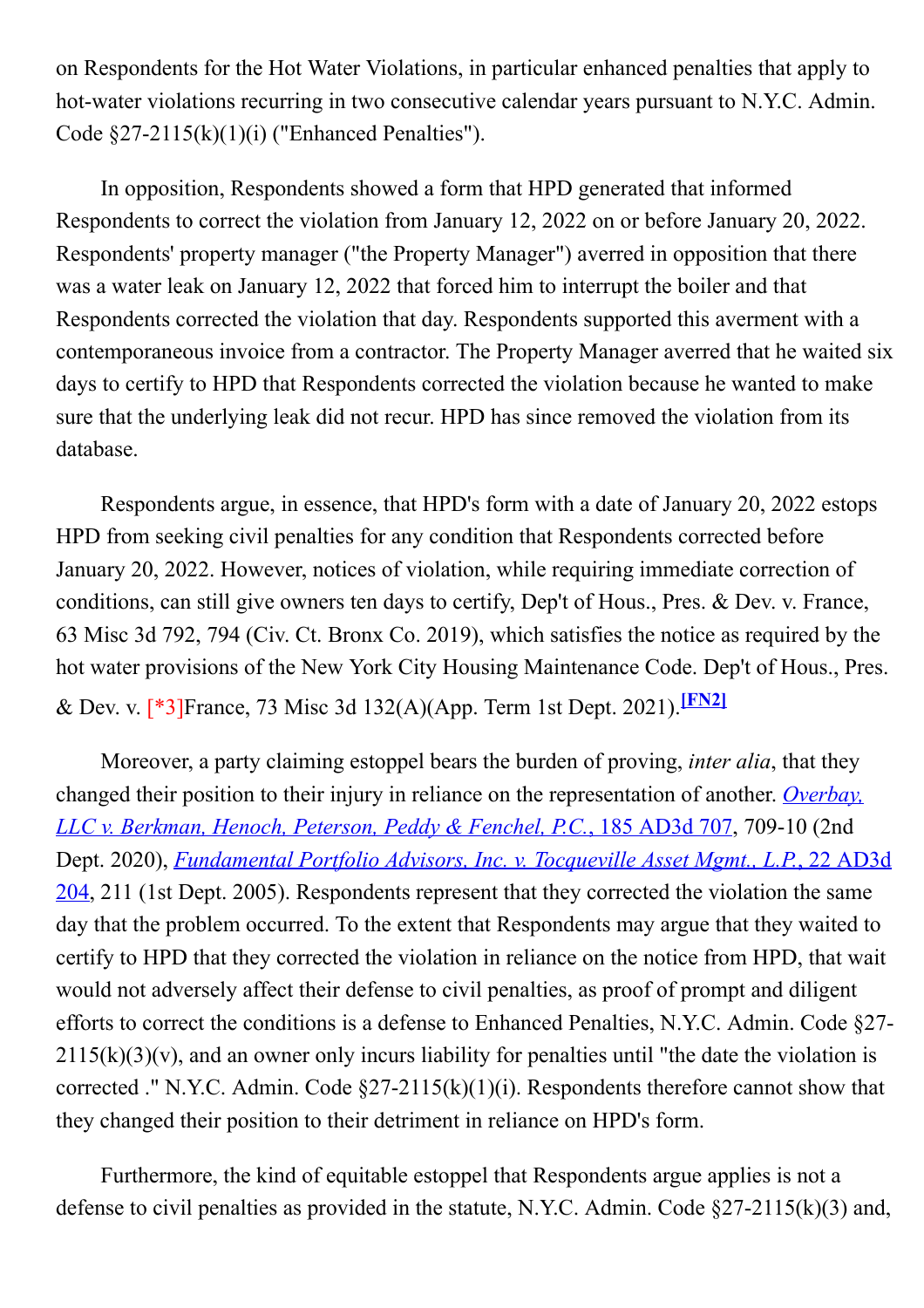more broadly, estoppel is not available as a remedy to prevent a governmental agency from discharging its duties, *W. Midtown Mgmt. Grp., Inc. v. State of NY, Dep't of Health, Office of* the Medicaid Inspector Gen.,  $31$  NY3d  $533$ ,  $541-42$  (2018), as doing so could easily result in large-scale public fraud and may violate the doctrine of separation of powers. E.F.S. Ventures Corp. v. Foster, 71 NY2d 359, 370 (1988). With regard to the enforcement of the New York City Housing Maintenance Code in particular, said enforcement is a matter of public policy and equitable defenses do not lie against such public policy objectives. Turco v. Novita LLC, 2021, NY Slip Op. 31257(U)(Civ. Ct. NY Co.), <u>Allen v. 219 24 St LLC, 67 Misc 3d 1212</u>(A) (Civ. Ct. NY Co. 2020).

With regard to the violation that was placed on February 7, 2022, the Property Manager averred that his employee advised him of a broken hot water line, that the employee repaired it, that the Property Manager inspected the work on February 9, 2022, that the Property Manager consulted with the affected tenants, and that he certified the violation as corrected on February 10, 2022. Respondents supported this averment by an invoice dated February 8, 2022. HPD has since removed that violation from the database as well.

As noted above, owners may defend against Enhanced Penalties upon proof of prompt and diligent efforts to correct the conditions that gave rise to an initial violation and that such conditions were corrected. N.Y.C. Admin. Code  $\S27-2115(k)(3)(v)$ . To the extent that Respondents assert that they corrected the conditions with the promptness that they did, Respondents state a defense to the kind of Enhanced Penalties that HPD seeks.

HPD argues that the undisputed lack of hot water, and nothing more, compels an award of civil penalties as a bargained-for consequence of the Consent Order without an opportunity to interpose a defense. However, the Consent Order did not state that Respondents "shall" be liable for additional civil penalties, only that HPD "may" "seek" an award of civil penalties upon a default of the directive in the Consent Order to provide hot water. Accordingly, the Consent Order does not preclude the interposition of the kind of defenses to civil penalties provided by [\*4]the New York City Housing Maintenance Code.

Based upon Respondents' opposition, the only colorable defense that Respondents have is the extent of their prompt and diligent efforts to correct the lack of hot water. Id. The Court notes, however, that this defense only applies to the portion of the civil penalties sought that applies to Enhanced Penalties, not the standard-issue rate of civil penalties as provided for in N.Y.C. Admin. Code  $\S27-2115(k)(1)(i)$ , although to the extent that N.Y.C. Admin. Code  $\S27 2115(k)(1)(i)$  imposes the penalty until the date that Respondents corrected the violation,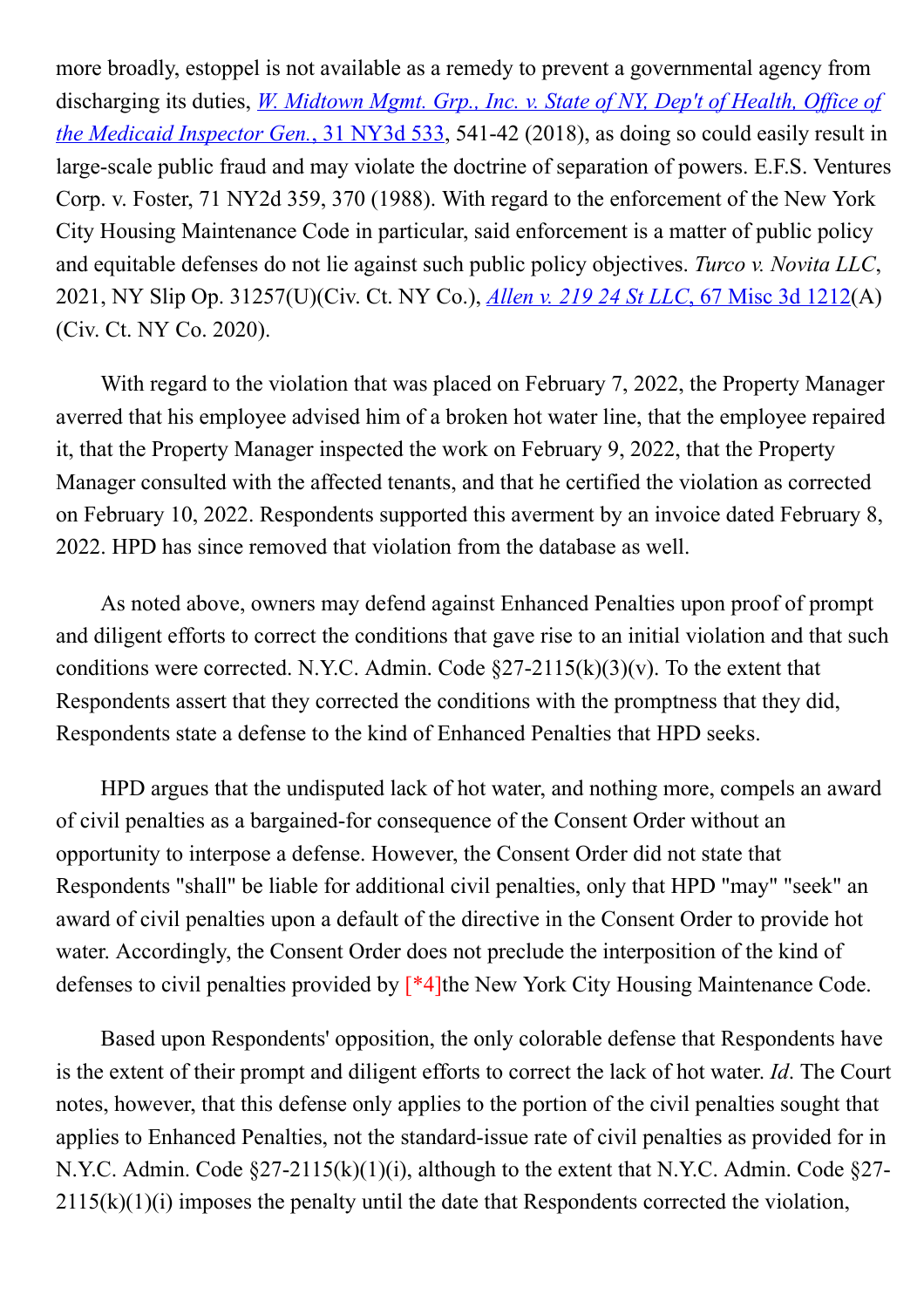proof of that fact may ultimately be an issue for a hearing.

HPD argues that Respondents have not submitted proof in admissible form sufficient to warrant a hearing. However, the Property Manager's averments in his affidavit were made with personal knowledge. HPD does not dispute that it has removed to the two violations for which it seeks Enhanced Penalties which is at least probative of the nature of the defenses Respondents have. Furthermore, HPD did not put Respondents on notice that they would have to present opposition in admissible form, as HPD did not move for summary judgment. Nonnon v. City of New York, 9 NY3d 825, 827 (2007), Sokol v. Leader, 74 AD3d 1180, 1183 (2nd Dept. 2010). As a general matter the Court can only resolve factual questions by hearings. See, e.g., 342 E. 67 Realty LLC v. Jacobs, 106 AD3d 610, 611 (1st Dept. 2013). The record adduced herein demonstrates that a hearing is appropriate.

HPD also moves to join another individual as a respondent to this proceeding, supporting its motion with an affidavit of that individual showing that he exercises a level of control over the subject premises sufficient to fulfill the liberal definition of an "owner" according to the New York City Housing Maintenance Code. N.Y.C. Admin. Code §27 2004(a)(45). Respondents do not dispute the factual allegations supporting HPD's motion to join. Rather, Respondents quarrel with the timing of the motion at this posture of the proceeding and point out that no proposed pleading was annexed to the motion.

The CPLR governs supplemental pleadings in the Civil Court of the City of New York. New York City Civil Court Act 909(b). CPLR §1003 addresses joinder of parties. CPLR §305 provides for service of supplemental pleadings after the order pursuant to CPLR §1003 granting joinder, compelling the conclusion that annexation of such pleadings is not a requirement of a motion to join. Given that New York City Civil Court Act §110(d) provides for liberal joinder provisions, Respondents' opposition to Petitioner's motion to join is not persuasive.

Accordingly, it is

ORDERED that the Court denies so much of the motion of HPD as seeks civil penalties with regard to the violation for cold water, and it is further

ORDERED that HPD has proven a default on the Consent Order as a prima facie matter with regard to the Hot Water Violations, and it is further

ORDERED that the Court grants the motion of HPD for civil penalties to the extent of